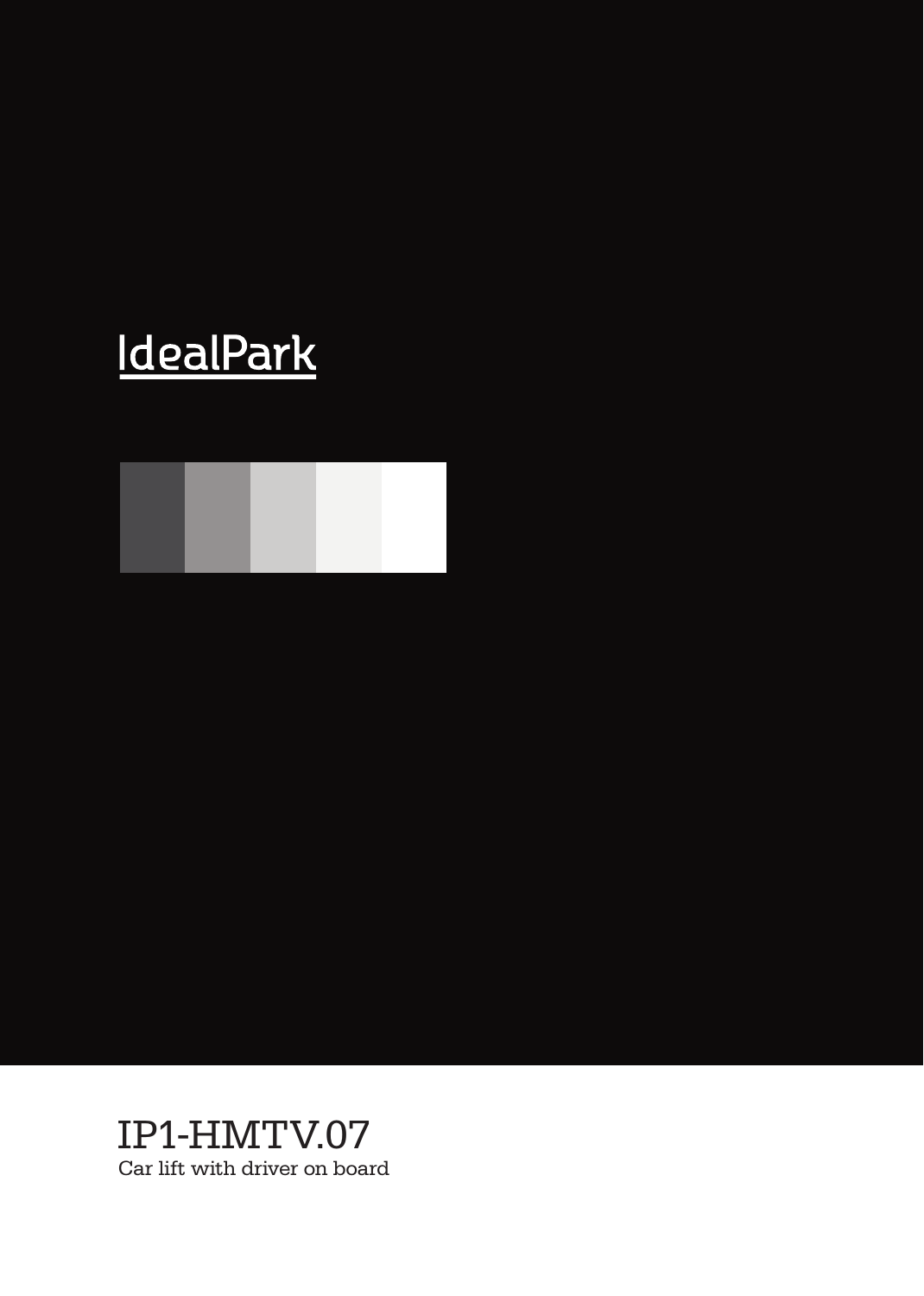### Car lift with driver on board

This car lift model is certificated by IMQ and represents a real breakthrough in the automatic car lift spectrum, as it includes four important aspects concerning the handling of the car: safety, convenience, comfort and simplicity.

Platforms lifts are completely designed and manufactured in Verona, North Italy where the company IdealPark is located. Electric and hydraulic components are selected from the best Italian producers for a total quality approach.

With over 50 years of experience, IdealPark is a specialist in the design and manufacture of high quality lifts. Platform lifts require substantially less headroom clearance and pit depths than conventional cabin lifts. The option IP1-HMT V07 allows the driver to remain in the car and is suitable for internal or external installation. IdealPark continuously invests in research and development to offer its users maximum comfort together with the most advanced technology and circuitry in line with European guidelines. The company also manufacture personalized platform lifts to meet all clients' need.

You can visit us and the video of the product on www.idealpark.it

IdealPark platform lift is IMQ certificated and allows the driver to stay inside the car during the travel to reach the garage.





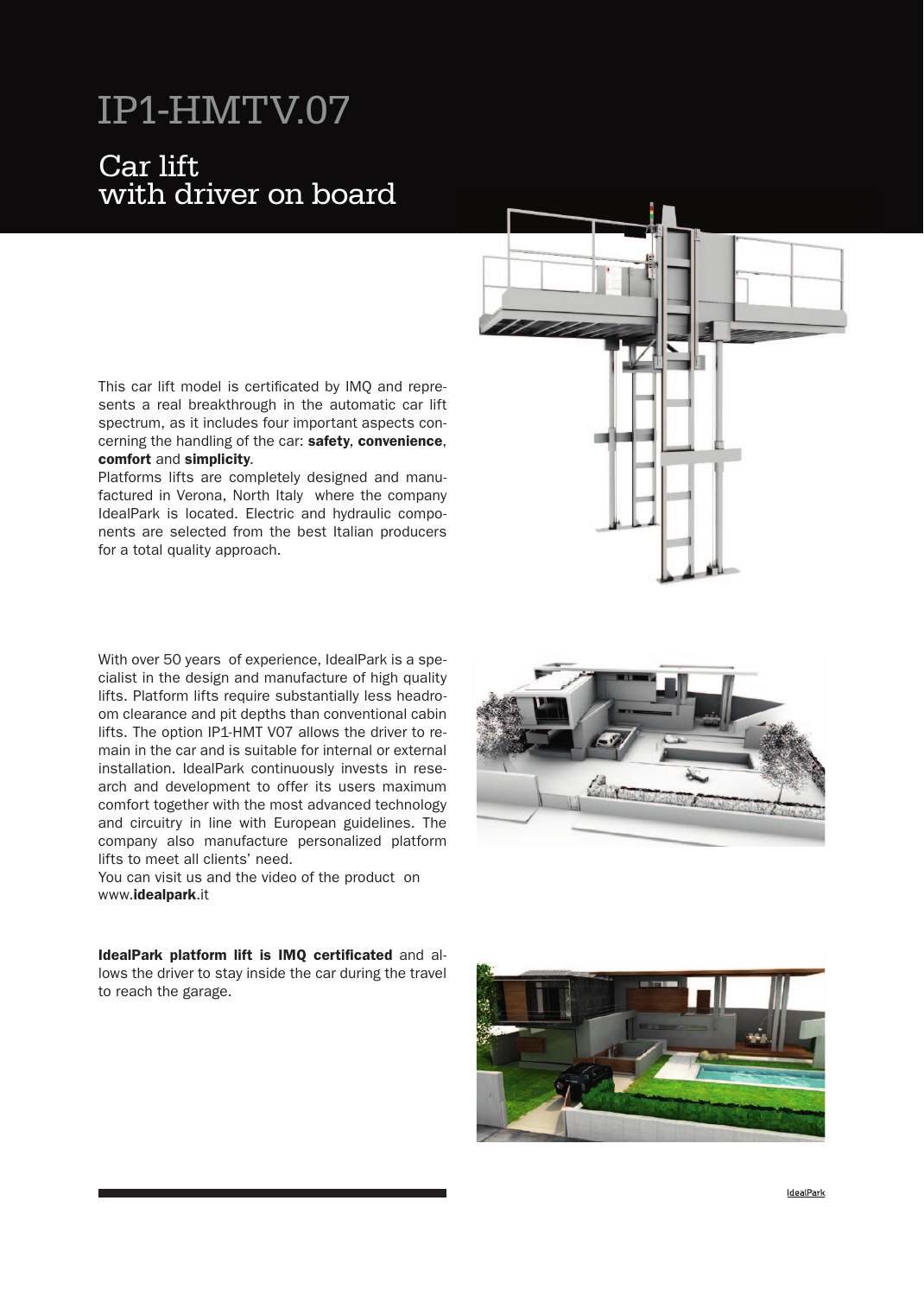#### Car lift with driver on boa Car lift with driver on board

To enhance operational speed it is possible to call the lift via remote radio control directly from the street.



The user pushes the on board button of the control panel from the car to lower the platform and reach the garage.



IdealPark platform lift IP1-HMTV.07 guarantees complete safety because it is equipped with several devices such as light barriers that control the exact car position on the platform.

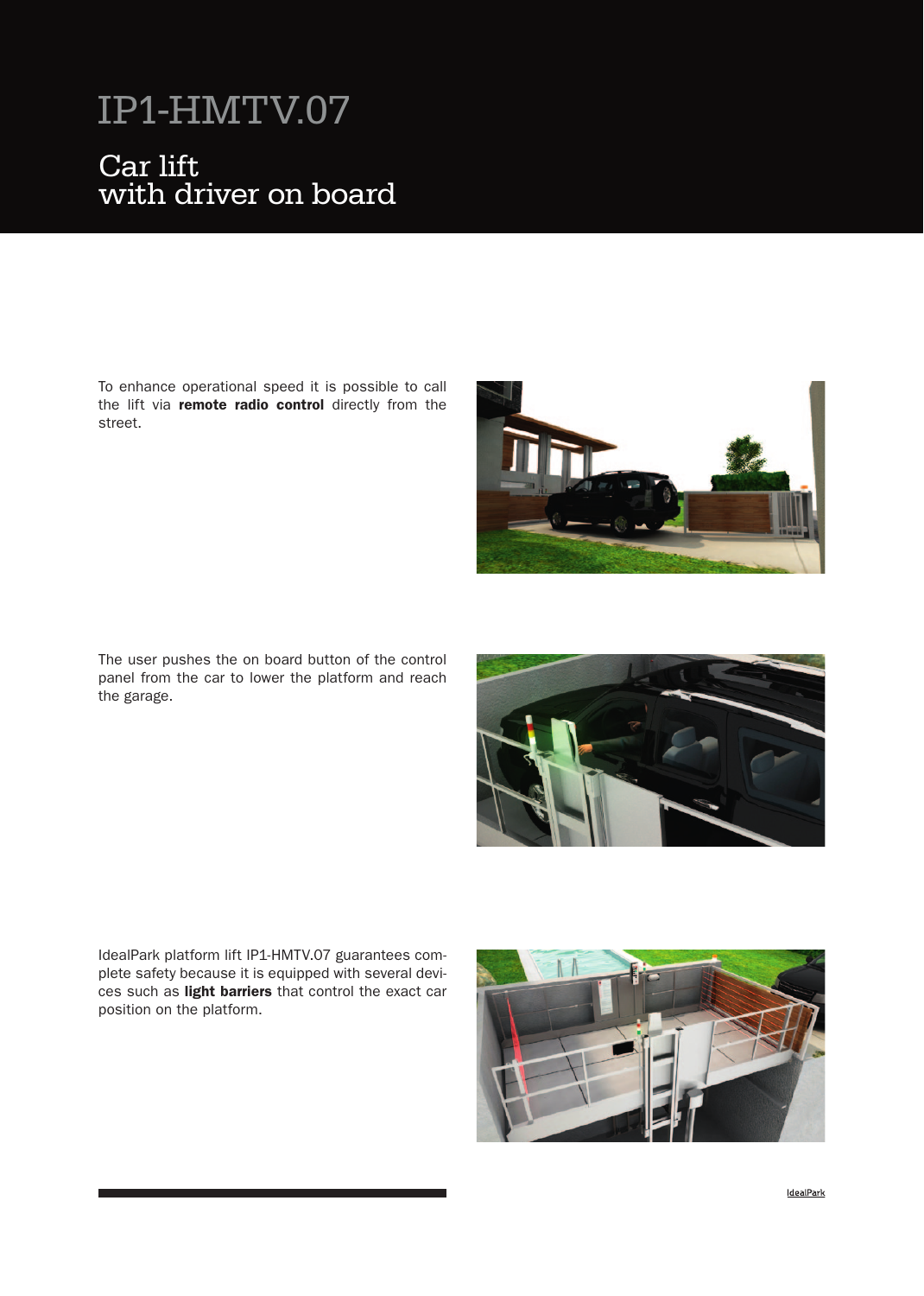#### Car lift with driver on boa Car lift with driver on board

Multifunction light signals combined with light barriers control the car position on the platform.



The driver can contact the emergency centre by telephone 24h-24h.



The engineers performed a detailed risk analysis that led to the development of a **UPS device**. This mechanism allows the descent of the car lift and door opening, even in case of power cut, ensuring escape route for the user in case of emergency.

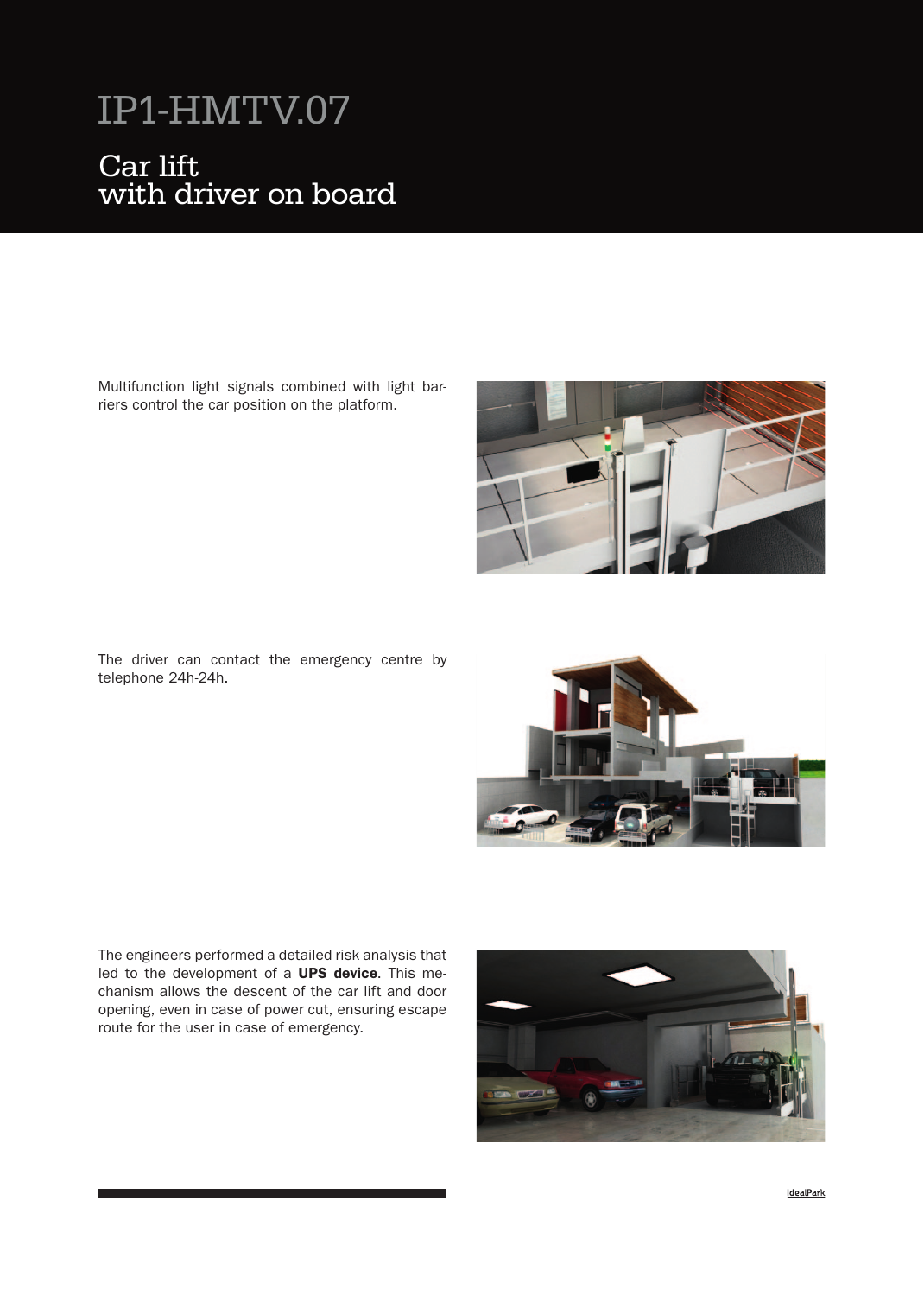### Car lift with driver on board

The IP1-HMTV.07 plant was designed to be installed outdoors; IdealPark always pays close attention to details such as the building's aesthetics at the order placement stage to ensure the best environmental impact.

Fixed plan protection at higher floor is limited to a parapet. IdealPark can additionally supply and install doors for the platform lift, thus making it more convenient for the client, by having one supplier providing the complete package.

The company can advise on a large selection of doors to satisfy any functional and aesthetic need, while guaranteeing maximum safety and user reliability. The **top-down sliding gate** is especially designed by IdealPark to reduce protection height.